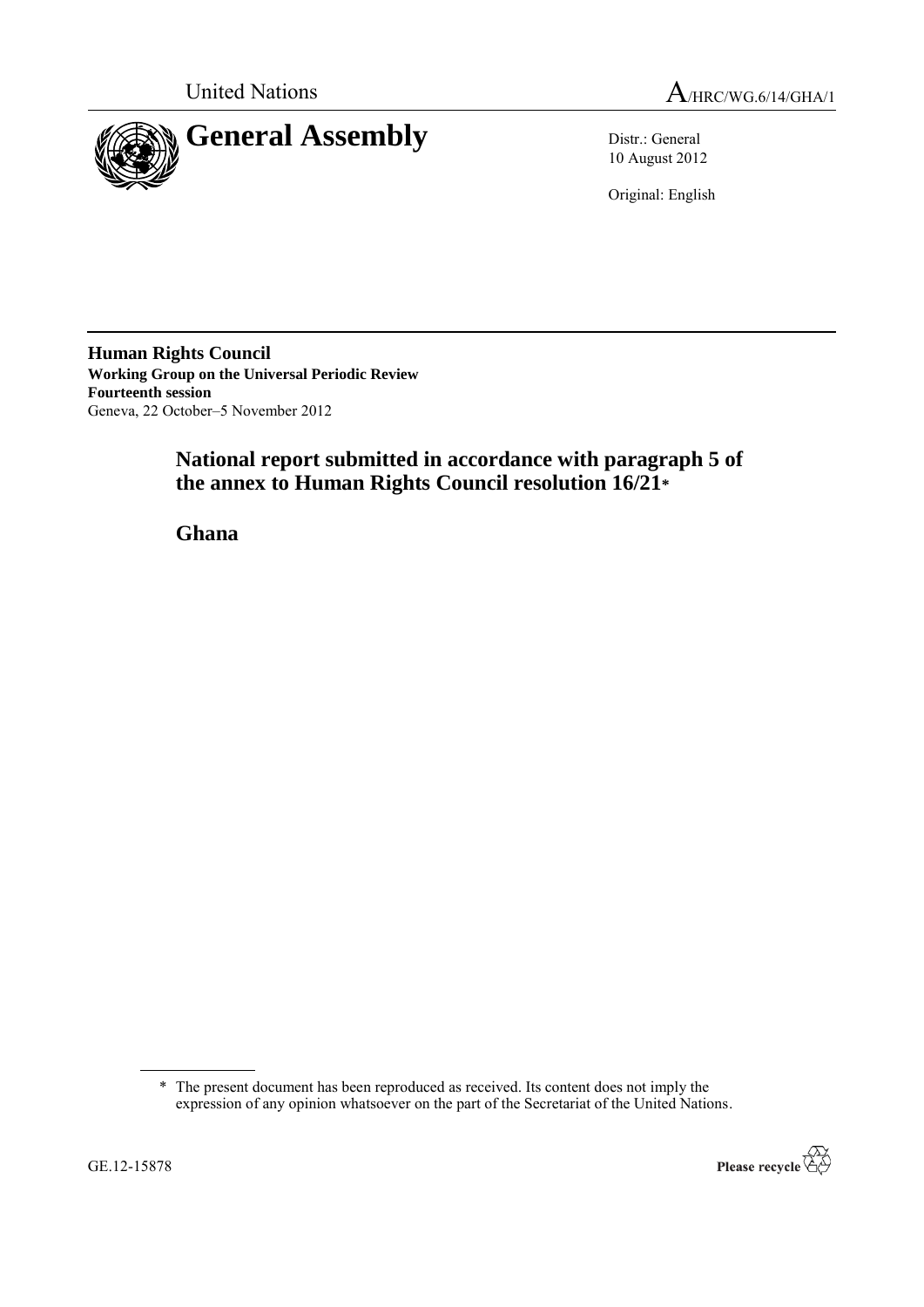## **I. Methodology**

1. This report was prepared by the Ministry of Justice and Attorney General"s Department after a broad consultative process involving Government Ministries, Departments and Agencies (MDAs) such as the Ministries of Foreign Affairs, Health, Women and Children"s Affairs, Education, Employment and Social Welfare, Lands and Natural Resources, the Police Service, the Prisons Service, the Judicial Service, the Ghana AIDS Commission, and the Commission for Human Rights and Administrative Justice (CHRAJ).

2. The Ministry held several meetings and interactions with the MDAs and collated information gathered for this report. A final meeting was held on  $20<sup>th</sup>$  July 2012 to validate the report. Civil society organizations including NGOs such as Amnesty International Ghana, Commonwealth Human Rights Initiative, LAWA-Ghana Alumnae Incorporated, and the Centre for Public Interest Law among others were present at this meeting and made valuable contributions to the report.

3. This report focuses on progress made in the implementation of the recommendations which were accepted by Ghana at the first cycle of the Universal Periodic Review (UPR) held in May 2008.

4. In drafting this report, the guidelines contained in decision 6/102 of the Human Rights Council were closely followed.

## **II. Developments since first review**

## **Constitutional Review Commission**

5. On assumption of office on  $7<sup>th</sup>$  January 2009, the Government of President J.E.A. Mills set up a Constitutional Review Commission to review the operation of the 1992 Constitution. This was done as a routine housekeeping exercise and was not prompted by any major event.

6. As part of its work, the Commission reviewed institutions that dealt with human rights in the country, including the Courts, the Commission on Human Rights and Administrative Justice (CHRAJ), the Police Service, and the Prisons Service, as well as government"s efforts in improving the lives of the people. It noted that the Courts, by various recent decisions relating to criminal justice, prisoners" right to vote, freedom of association and the justiciability of economic, social, cultural and development rights, have greatly advanced human rights in Ghana.

7. Established under the Constitution of Ghana, and the CHRAJ Act, 1993 (Act 456), with a three-fold mandate to address issues concerning human rights, administrative justice, and combating corruption, CHRAJ has been instrumental in the protection of human rights in Ghana through the resolution of administrative complaints, investigation of human rights abuses and allegations of corruption.

8. As Ghana"s National Human Rights Institution, CHRAJ has continued to make remarkable progress in the promotion and protection of human rights and improving access to justice. Between 2009 and 2011, it received over 12,000 complaints annually. In 2011, for instance, the Commission received 12,018 complaints. Of the number, 11,230 representing 93.1% of the complaints received were human rights related. 767 (6.4%) were administrative justice related cases, and 21 i.e. (0.2%) were corruption related. 11,465 of the complaints received were successfully resolved by the Commission.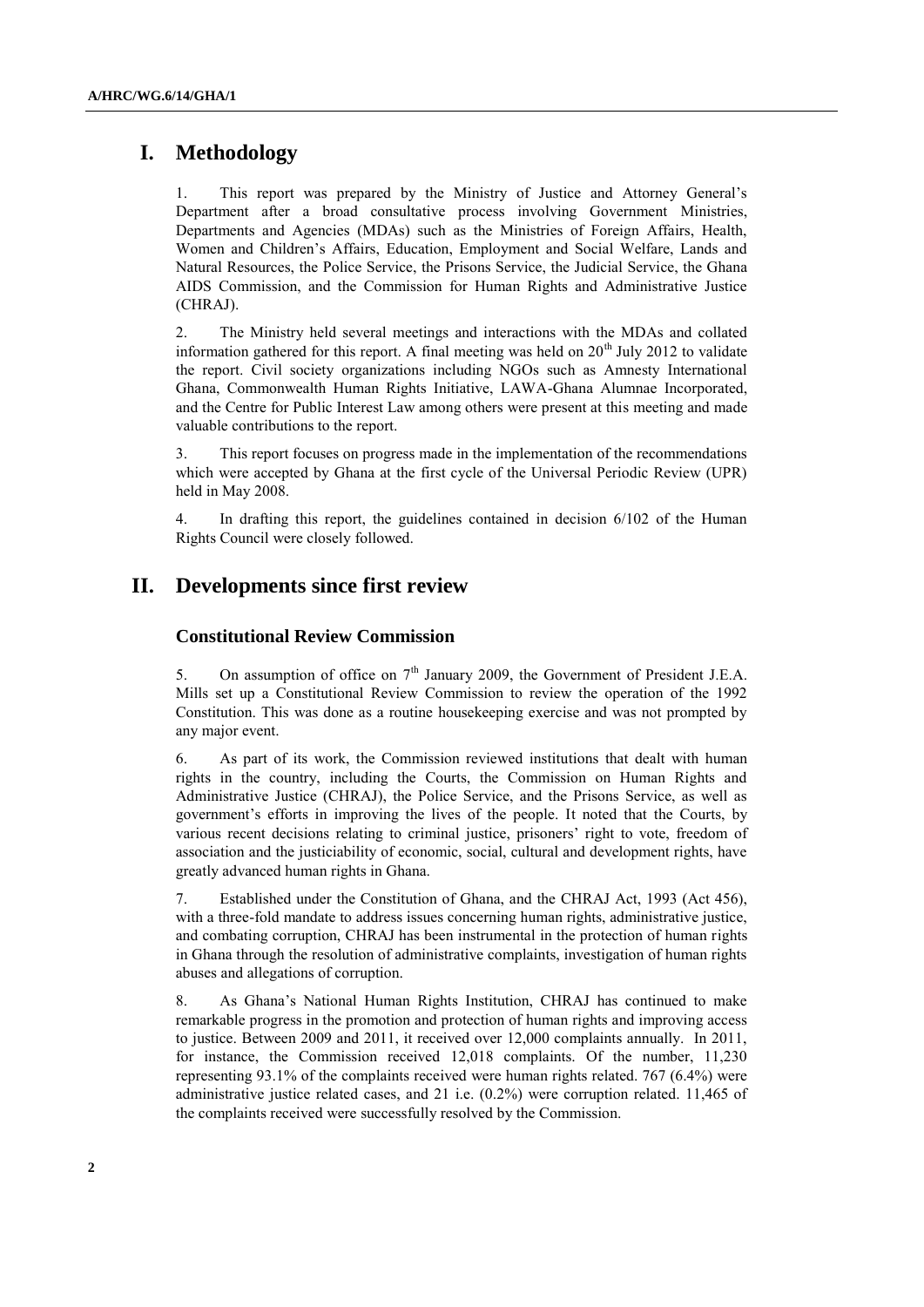9. CHRAJ also stepped up its public education, sensitization and awareness creation programmes aimed at deepening citizens" understanding of human rights and entrenching a culture of respect and dignity for people in the country. Over 3000 public education programmes were held annually across the country.

10. The Police and NGOs equally played significant roles in recognizing the fundamental human rights of people in Ghana. In the rural communities, they are the first ports of call for anyone complaining of human rights abuses and their timely interventions have saved lives.

11. Ghana"s adherence to human rights principles has yielded dividends. Since 1992, Ghana has undertaken five peaceful presidential and parliamentary elections. The right to vote has been enshrined in the Constitution as an entrenched provision and it is carefully monitored and protected by institutions such CHRAJ and the Electoral Commission.

12. The repeal of the Criminal Libel Law in 2001 has ensured the continuous enjoyment of freedom of speech and expression, and a proliferation of radio stations in the country, which are playing an important role in informing and educating people on issues of national concern, including human rights issues.

13. The Constitutional Review Commission made a number of recommendations to Government, for constitutional and administrative changes in the areas of the right to housing, the right to education, issues of equality of gender among others. In the long term, implementation of the Commission"s recommendations would help in cultivating and strengthening a culture of good governance, de-politicize national development planning, and strengthen national culture and diversity, strengthen Parliament, enhance the role of traditional authority in local governance, strengthen Independent Constitutional Bodies to better protect the institutions of State and the rights of people, and improve national governance and the lives of the people.

14. The Commission also found that there was at present a huge housing deficit in Ghana. It noted, however, that there were attempts by Government to provide housing units under various schemes for all categories of Ghanaians. It has therefore been submitted that Government provide a specific number of social housing units all over the country, from the national capital to regional and district capitals each year to alleviate the problem of inadequate and indecent housing conditions, which especially affects the vulnerable such as women and children.

#### **Gender-based and domestic violence**

15. A Domestic Violence (DV) Secretariat under the Ministry of Women and Children"s Affairs (MOWAC) was established in 2008, with a mandate to provide effective coordination to facilitate the smooth implementation of the Domestic Violence Act by all stakeholders, through specific interventions outlined in the National Policy and Plan of Action. The Act deals with prevention, protection, safety and the provision of services. An advocacy and Communication strategy is presently being developed to guide its implementation.

#### **Access to justice**

16. As part of its vision to create efficient justice delivery, and promote the rule of law and enhance access to justice particularly for the poor and vulnerable, the Ministry of Justice, has been focused on implementing the "Remand Review Project" of the "Justice for All Programme" instituted in 2007, and this has led to an increase in the release of the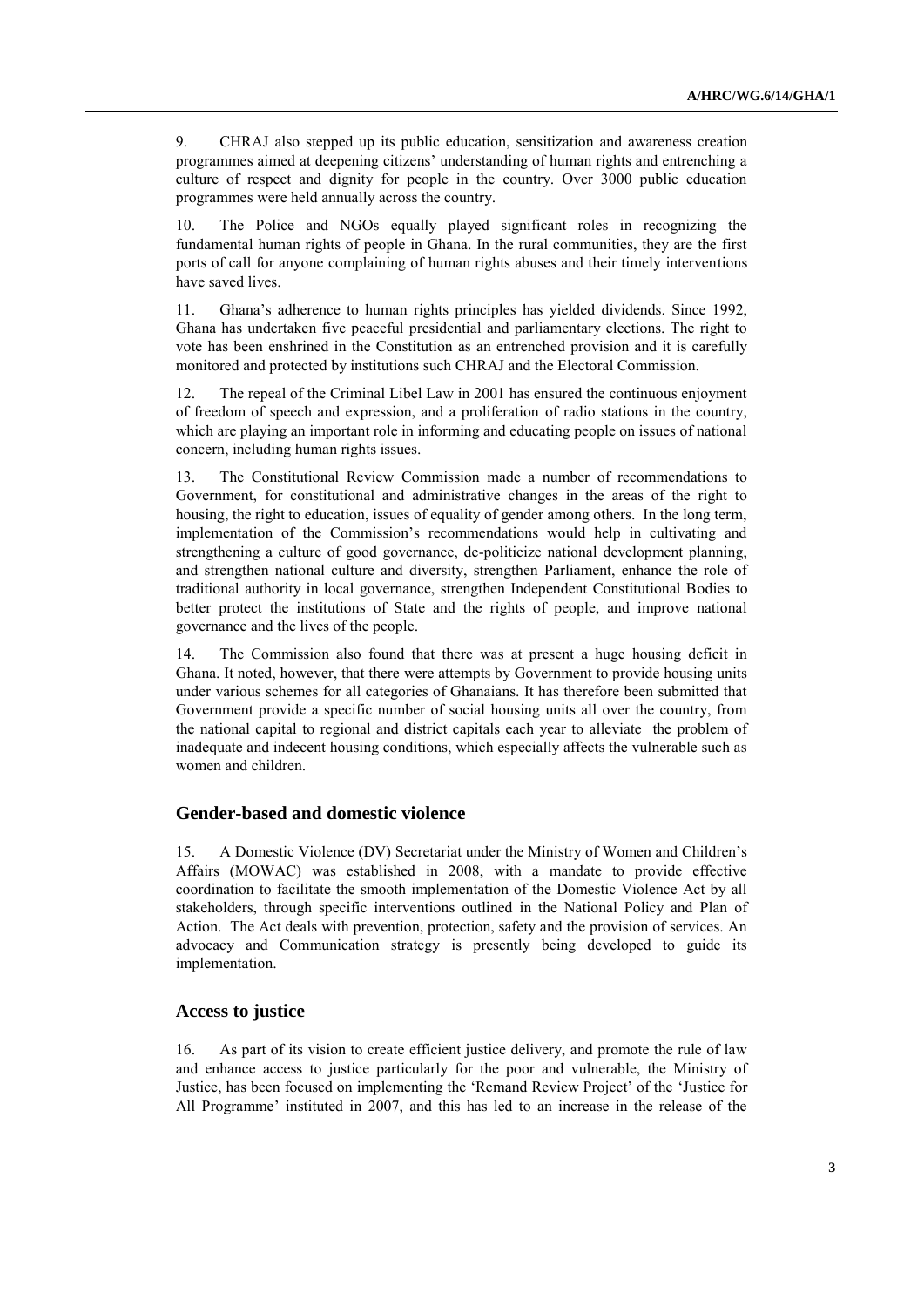number of remand prisoners who have out-stayed their remand warrants, resulting in a significant reduction in the remand population.

#### **Rights of prisoners**

17. The Ghana Prisons Service continues to be engaged with the reformation, rehabilitation as well as improvement of the welfare of prisoners. Mindful of Ghana"s commitment to international laws, treaties and conventions, and to ensure officers" appreciation of these international conventions, the Prisons Service has developed a training manual which has been incorporated into the curricular for the training of prison officers. Rules and regulations governing the conduct of prisoners have been spelt out in a brochure which is issued to prisoners, on admission, to educate them on their rights.

18. The rights of prisoners have been expanded to include voting rights. Prisoners throughout the country have been duly registered to vote in all elections.

19. The Service is gradually improving and expanding the skills training programs in prisons. To this end, certificate courses are run for inmates to improve their chances of securing jobs when they are released.

20. Furthermore, the amount allocated for feeding of each prisoner has been increased from \$ 0.40 to \$1.00 In addition, a percentage of food stuffs produced on prison farms across the country are used to supplement the ration of the inmates.

21. All prisoners are classified as indigents under the National Health Insurance Scheme and thus enjoy free registration, enabling them to access good health care services under the Scheme. Prisoners who contract communicable diseases are sent to a health facility for care. In view of the service"s inability to attract and retain health providers, officers are being sponsored to pursue health-related courses to provide health care services to the inmates.

22. The Prisons Service recognizes the intolerable situation of keeping babies of incarcerated mothers in prison since they should not be made to suffer for the transgressions of their parents. To this end, there has been established a baby friendly unit at the Nsawam prisons to take care of such babies. However, additional support is required to establish similar facilities in the remaining female prisons.

23. The Service is also concerned that juveniles are sometimes incarcerated in adult prisons. It is therefore committed to fully implement the Juvenile Justice Act 2003 (Act 653) which provides for the transfer of juveniles in adult prisons to the appropriate institutions for safe custody and care.

24. To deal with congestion in the country"s prisons, Government in 2011 completed the construction of a maximum security prison with a holding capacity for 2000 inmates, at Ankaful in the Central Region. Inmates from other prisons are being moved to the new prison facility to ease the congestion. There is however the need to refurbish most of the existing structures to make life in the prisons more humane.

25. Since the introduction of the "Justice for All Programme" there have been gradual improvements with respect to the number of prisoners who have participated in the programme. As at 2011, 1,499 inmates had attended the courts situated in the prisons. Of that number, 345 were discharged, 243 granted bail, 35 were convicted and the rest were referred to court for their cases to take the normal course.

26. A major challenge for the Prisons Service is that prisoners remain in the prison facility long after their warrants have expired due to lack of coordination between the Prisons Service and the Police in ensuring their attendance in court. The Service is therefore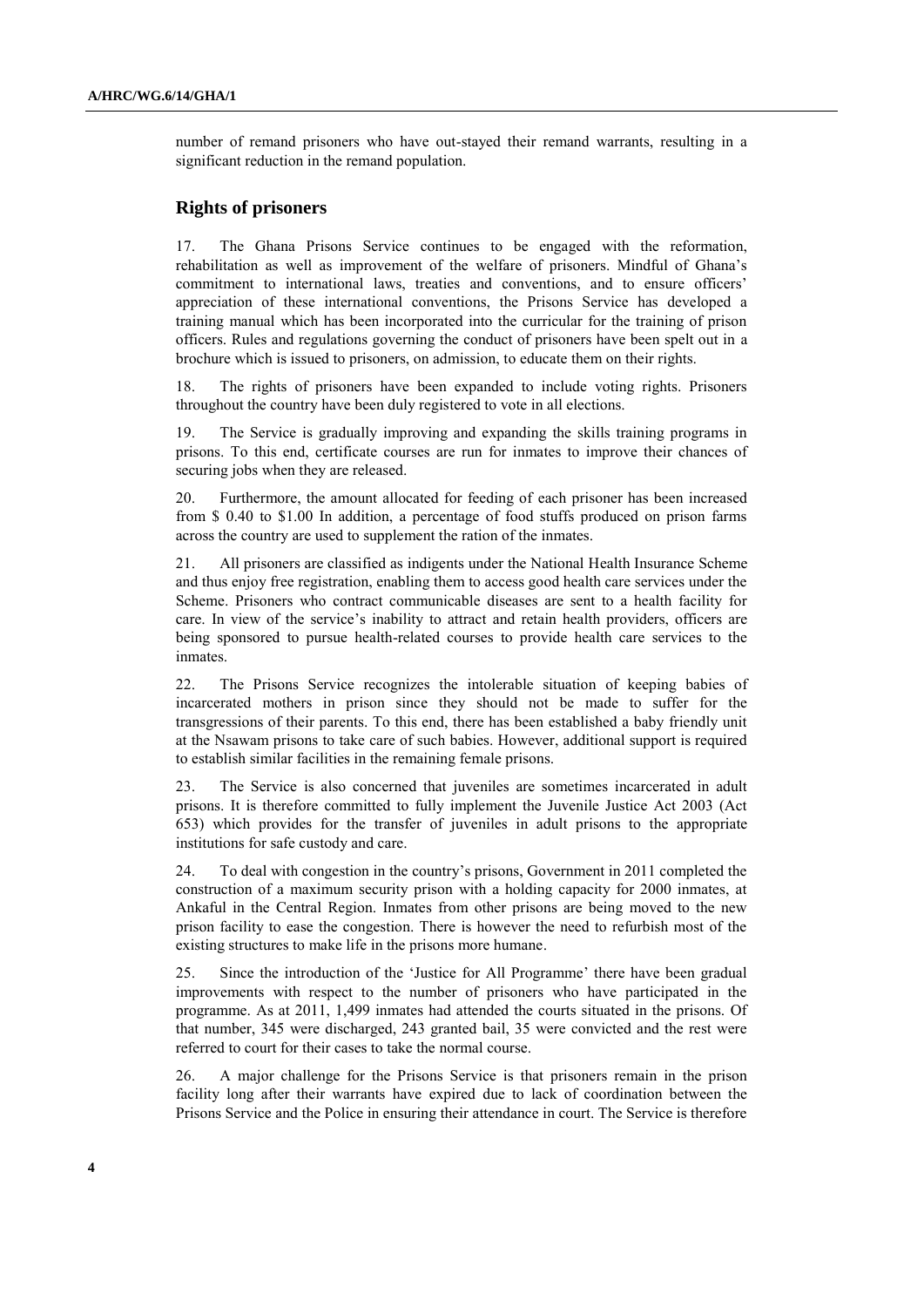taking steps to take complete custody of remand prisoners from the Police to enable prison officers ensure their court attendance when due.

27. The Prisons Service is further committed to facilitate visits by CHRAJ, NGOs, CSOs and the general public to assess the conditions under which inmates are being held.

## **Combating harmful traditional practices**

28. The Ministry of Women and Children"s Affairs has engaged Traditional Leaders in discussing the eradication of negative cultural practices from their communities. The Ministry is also collaborating with NGOs in the areas where such practices are prevalent, to report such cases to the police. The Ministry has also trained some Traditional Leaders on the Domestic Violence Act and other laws such as the Criminal Offences Act 1960 (Act 29) to make them aware that they or their agents" actions could have criminal implications.

#### **Refuge camp for persons accused of witchcraft**

29. The Ministry of Women and Children"s Affairs is supporting civil society to reintegrate persons in the refuge camp with their families and communities. So far, the Ministry has supported a project called the "Go Home Project" by the Presbyterian Church to reintegrate seven of the inmates of the Gambaga refuge camp. Efforts are made to improve the welfare of the persons at the camp by the provision of food rations, potable water, housing, health care and clothing. Technical, as well as management skills training for the women are also provided by various stakeholders in their fight against injustice, but none of these have been adequate to really address their plight. The Government acknowledges that sustained education of the communities that condone this dehumanizing practice is strongly required and is channeling its efforts towards that. There are plans to eventually disband the camps.

## **Land Administration project**

30. The Ministry of Lands and Natural Resources embarked on a Land Administration Project (LAP 1) with funding from the World Bank. This established Customary Land Secretariats on pilot basis. Under the project, support was provided to customary land owners through boundary demarcation and registration of various types of land ownership schemes. This resulted in the reduction in the number of boundary-related land disputes in the selected pilot areas. The objective of the project was to streamline the nation"s land administration, stimulate economic development, reduce poverty and promote social stability by improving security of land tenure, simplifying the process for accessing land and making it fair, transparent and efficient, developing the land market and fostering prudent land management.

31. The project continues to simplify the processes of land registration and the decentralizing of land registration services through the establishment of eight (8) Land Registries in the regional capitals, except Accra which already had one. With the establishment of the new Land Registries, there has been a reduction in the period it takes to register property - from 3 years to 3 months.

32. The Ministry of Lands and Natural Resources has also created a Land Bank Directory which is expected to provide investors with information on land available for investment as well as the potential uses.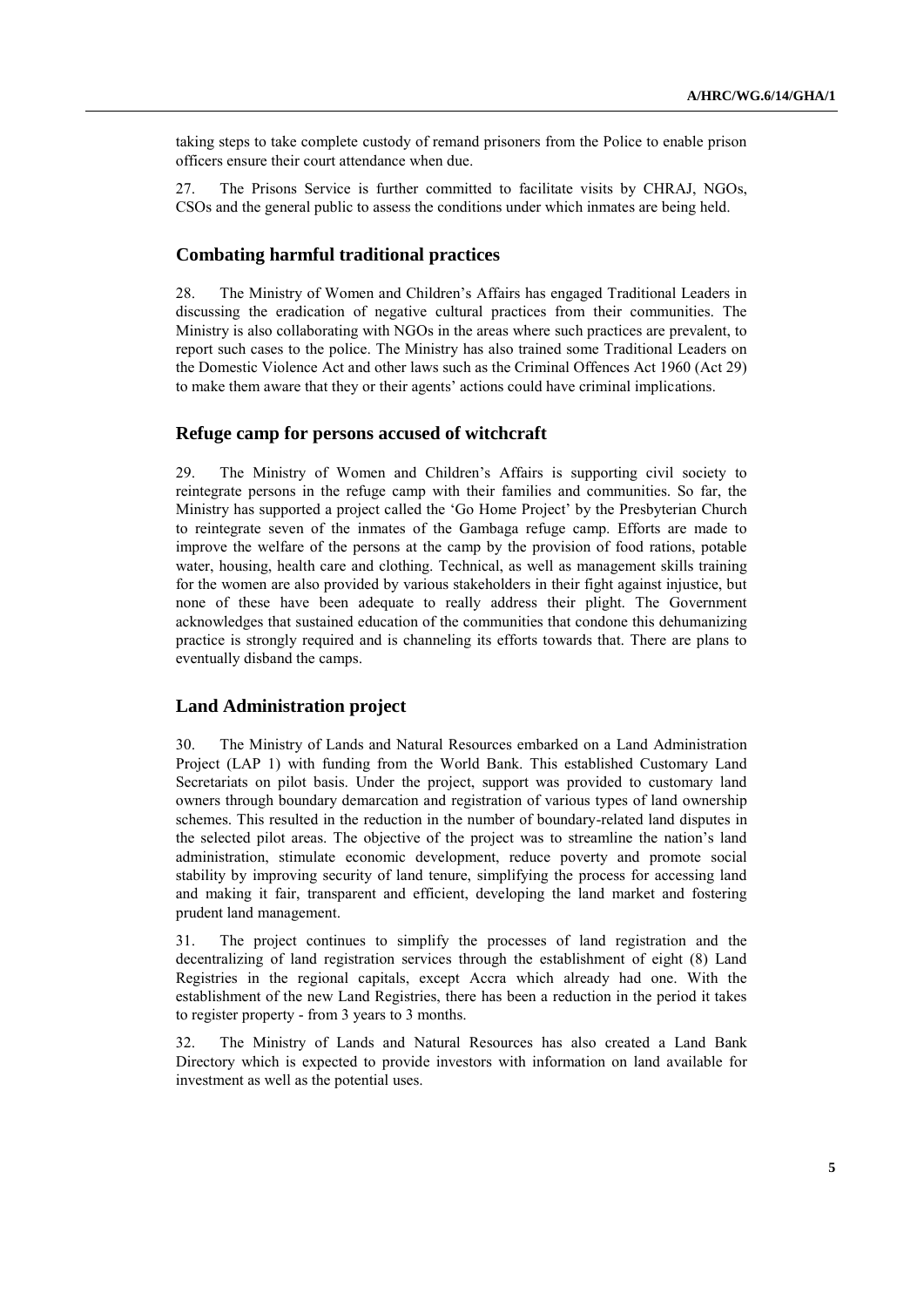33. As a follow up to the LAP 1, LAP II which is currently running is to consolidate and strengthen land administration and management systems for efficient and transparent service delivery, through the review and enactment of appropriate land administration laws and regulations, capacity-building for Land Sector Agencies, Land Owners and relevant Non-Governmental Organizations, and streamlining business procedures within the land sector.

34. The Government is committed to completing the drafting of the Land and Land Use Planning Bills and support**s** the preparation of Legislative Instrument for the Lands Act, the Land Use and Planning Act; the Lands Commission Act; and the Office of the Administrator of Stool Lands Acts.

35. Lap II would further improve the Deeds and Title Registration Systems in terms of security, and reduction of turnaround time for service delivery and continue to pilot a systematic title registration in the selected areas, and support the systematic demarcation and documentation of customary land rights within participating traditional authority areas. Information and valuation systems would also be developed to increase revenue generation by Land Agencies and District Assemblies and improve capacity of Land Sector Agencies.

#### **HIV and AIDS situation**

36. The Ghana AIDS Commission (GAC) in carrying out its mandate to provide support, guidance and leadership for the national response to the HIV and AIDS epidemic, coordinates all programmes and activities of all stakeholders in government and private sectors, Development Partners and civil society, in the fight against the HIV and AIDS through advocacy, joint planning, monitoring and evaluation, for the eventual elimination of the disease. The result of the GAC"s work has been encouraging.

37. Reduction in HIV Prevalence: between 2009 and 2011, the median HIV prevalence among pregnant women attending ante natal care reduced from 2.9 to 2.1, while the national adult prevalence recorded has reduced from 1.7% in 2009 to 1.5% in 2011. The HIV epidemic in Ghana has been described by UNAIDS as a stable epidemic (UNAIDS Global HIV Report, 2010). Furthermore, Ghana is among five countries in the sub region whose HIV prevalence declined by more than 25% between 2001 and 2010 among young people. (UNAIDS, 2011).

38. Improved Access to Treatment: By the end of 2011 there were about 65,087 Persons Living with HIV (PLWHIV) on anti-retroviral therapy that was being provided by 160 treatment sites spread across the country. Also, a total of 627,180 pregnant women tested for HIV in 2011, out of which 15,763 tested HIV positive; and 8,057 had received ARV prophylaxis.

39. In 2011, the GAC launched the National HIV Strategic Plan 2011-2015 which is aimed at enhancing the implementation of the national response to dealing with HIV and AIDS. The Plan focuses, inter alia, on controlling new infections and reducing mother-tochild transmission. In addition, various educational campaigns aimed at addressing HIVrelated stigma and discrimination, as well as the rights of the Most-at-Risk populations (MARPs) and PLWHIV. Currently, Ghana's MARPs response is underpinned by a public health approach to ensure that HIV services reach all who need those services, including MARPs.

40. The establishment of Technical Support Units (TSUs) in the Western, Eastern, Ashanti and Brong Ahafo regions have contributed to strengthening the decentralized HIV response through coordination, and monitoring the community level responses, complementing the role of the Regional and District AIDS Committees in ensuring a multi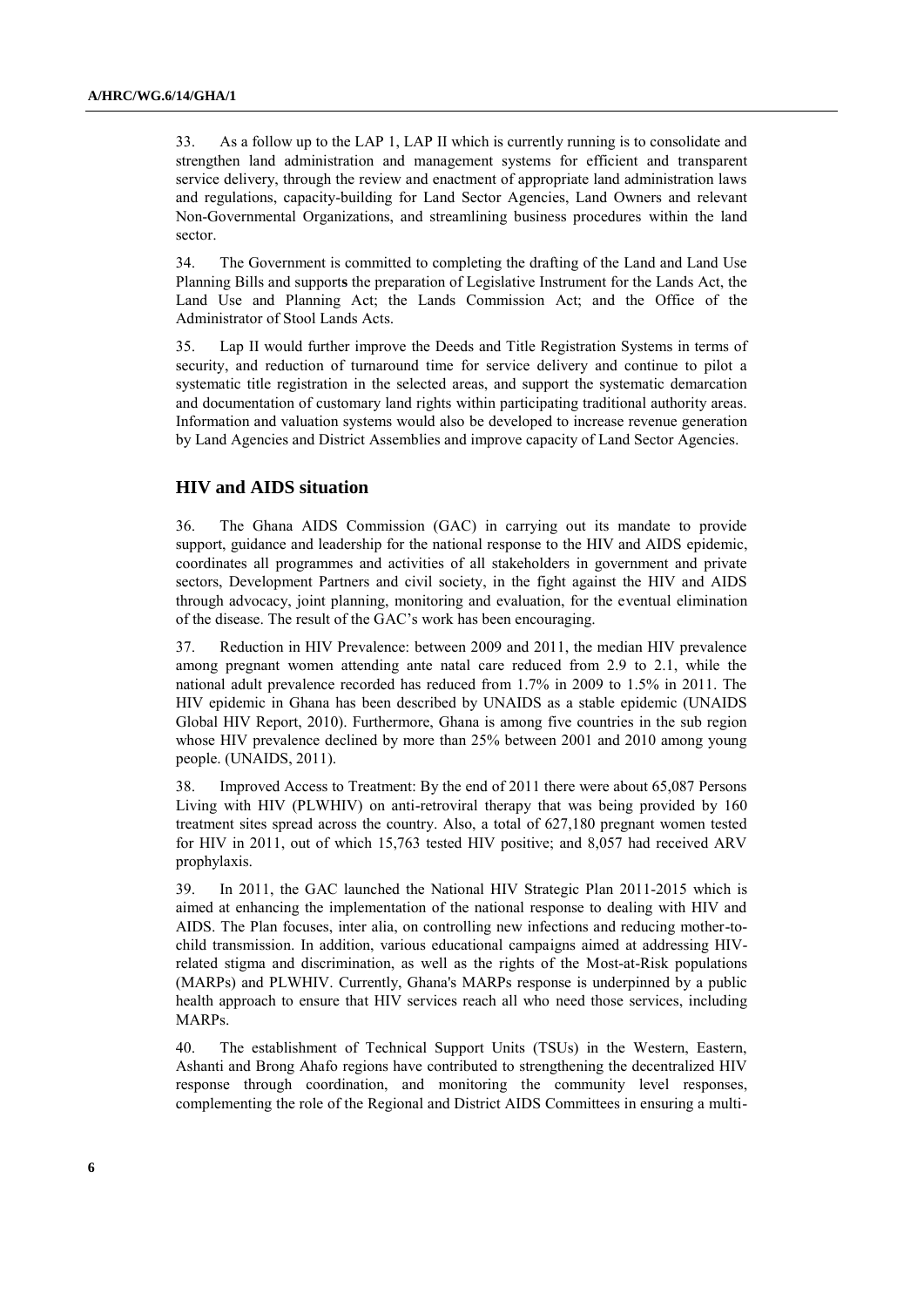sectoral response to HIV at the decentralized levels. Plans to extend TSUs to the remaining six regions of Ghana will further increase access to HIV services.

## **III. Implementation of accepted recommendations**

## **Recommendation 1**

41. A number of training, sensitization and awareness raising programmes on Domestic Violence and discriminatory practice against women, have been held for the general public, Traditional Authorities/Queen-mothers, the Media, the Police and other stakeholders through community durbars, the print and electronic media, workshops and publications. The Domestic Violence Act (Act 732), has been translated into six major Ghanaian languages namely Nzema, Ga, Twi, Hausa, Ewe and Dagbani, and copies of the translated, abridged and simplified versions of the Act are distributed to institutions and the public and key stakeholders including the Judicial Service, the Domestic Violence and Victim Support Unit of the Ghana Police Service, the Department of Social Welfare, An important part of the sensitization programmes is the celebration of special events like the "16 Days of Activism to end Gender-Based Violence".

42. Ghana is committed to ensuring equality of women in matters related to property inheritance. There are currently two Bills before Parliament i) the Property Rights of Spouses and ii) Intestate Succession.

#### **Property Rights of Spouses Bill**

43. The purpose of this Bill is to regulate the property rights of spouses in accordance with the 1992 Constitution. The Constitution imposes an obligation on Parliament under Article 22 to enact legislation to regulate the property rights of spouses. The legislation should ensure that spouses have equal access to property jointly acquired during marriage and for matrimonial property to be equitably distributed between the spouses upon termination of the marriage. Proposals for the Bill came from diverse sources including the Law Reform Commission, various civil society groups, traditional rulers, legal experts and faith-based **o**rganizations.

#### **The Intestate Succession Bill**

44. The present law on intestate succession appears to have been overtaken by changes in the Ghanaian family system. The importance of the extended family is gradually shifting to the nuclear family but this is not reflected in the current laws of succession.

45. There is often tension between the nuclear family and the traditional family unit as to the appropriate line of devolution of property upon the death intestate of a member of both units. Customary law provides very little protection for a surviving spouse. Neither spouse has a right to the property of the other. Children in a matrilineal system have no more than a right to maintenance by their father"s customary successor and a right to residue in their father"s house subject to good behavior. Sometimes the next of kin who inherits the property may or may not give a share to the surviving spouse and children.

46. In a patrilineal system, the eldest son of the deceased inherits the deceased on behalf of the siblings who are sometimes denied their inheritance. In certain cases on the death intestate of the successor, the property passes on to the successor's children.

47. The object of the Intestate Succession Bill is to remove the anomalies in the present law relating to intestate succession and to provide a uniform intestate succession law that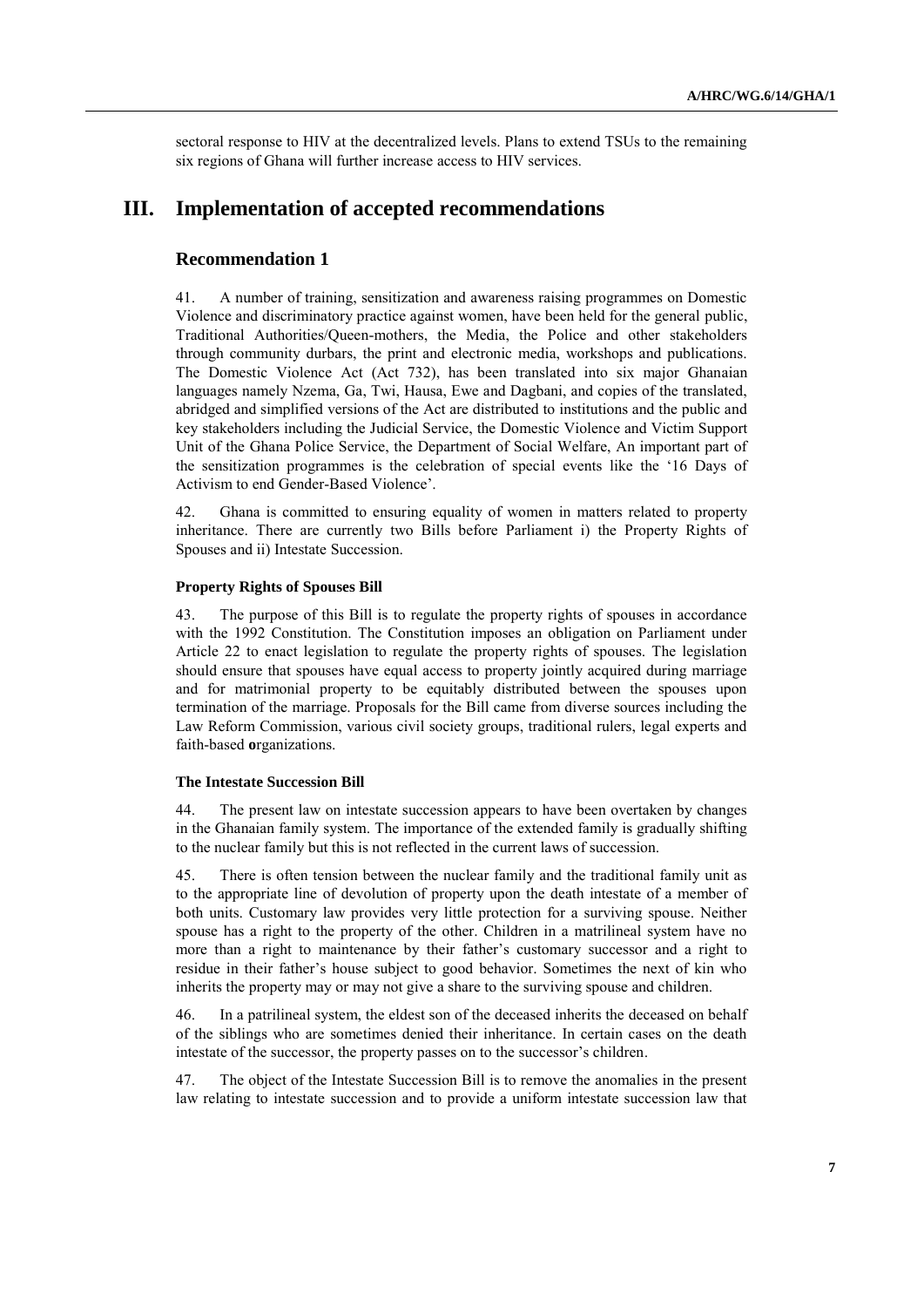will be applied throughout the country irrespective of the type of marriage contracted and the type of customary law system.

48. This Bill also seeks to give a larger portion of the estate of the deceased to the spouse and children than is normally the case. It is to make the law more responsive to the needs of the immediate family of persons who die intestate that this Bill is being proposed. The Ministry of Women and Children"s Affairs (MOWAC) is engaging the Parliamentary Select Committee on Gender and Children to have the Bills passed speedily into law.

49. With regard to technical assistance, the International Community is being engaged in dialogue through the Gender Equality Sector Group, (GEST). The Group was set up in 2004 as part of the aid effectiveness agenda to facilitate dialogue and cooperation between the Government of Ghana and its Development Partners (DPs) in their mutual efforts to achieve gender equality. GEST provides a forum for dialogue by bringing together MDAs, Development Partners representatives and civil society Organizations engaged in gender equality and women's empowerment.

50. The Ministry of Women and Children"s Affairs as well as the Domestic Violence Secretariat received technical support to facilitate a continuous sector policy dialogue between the Government sector representatives and the DPs with participation of civil society. This dialogue relates to the policy framework for gender equality, mainstreaming and women's empowerment strategies and implementation plans and also ensures coherence in gender-related strategic plans, and gender responsive budgets vis-a-vis Ghana"s development agenda. The GEST also exchanges views and seeks agreement on the definition of realistic gender-specific and gender-sensitive targets, indicators and expected results, providing inputs to Ghana"s development agenda.

51. The Group also contributes to the performance review of the gender equality results framework of the Government of Ghana at least once a year, and exchange views on progress towards agreed gender results as well as on actions that could contribute to improved performance. These annual reviews contribute to the performance assessment processes of the annual budget cycle, the Multi-Donor Budgetary Support, the Consultative Group/Annual Partnership Meeting and include a mutual accountability component for Government, DPs and civil society. The Group further seeks to improve the harmonization and alignment of the gender-related work of Government and DPs in procedures, projects, programs and skills in order to ensure the efficiency of implementation of Government's gender equality and women's empowerment strategy.

#### **Recommendation 2**

52. Ghana has taken measures to promote and protect women"s rights. A Domestic Violence Secretariat under the Ministry of Women and Children"s Affairs was established in 2008, to implement the Domestic Violence Act, 2007, (Act 732) and the National Policy Plan of Action to combat domestic violence.

53. The successful implementation of the Domestic Violence Act requires a multisectoral approach and an Institutional Framework that clearly defines and outlines the roles and responsibilities of all the implementing agencies and stakeholders, as well as activities to ensure the protection, rehabilitation and reintegration services for victims of domestic violence. A roadmap to guide and to facilitate the smooth and effective implementation of the Domestic Violence Act has also been outlined, with a timeline of 10 years beginning from 2009.

54. The Domestic Violence and Victim Support Unit (DOVVSU) of the Ghana Police Service launched a strategic plan in 2009 to position the Unit to better respond to issues of domestic violence especially violence against women and girls. The strategic plan has three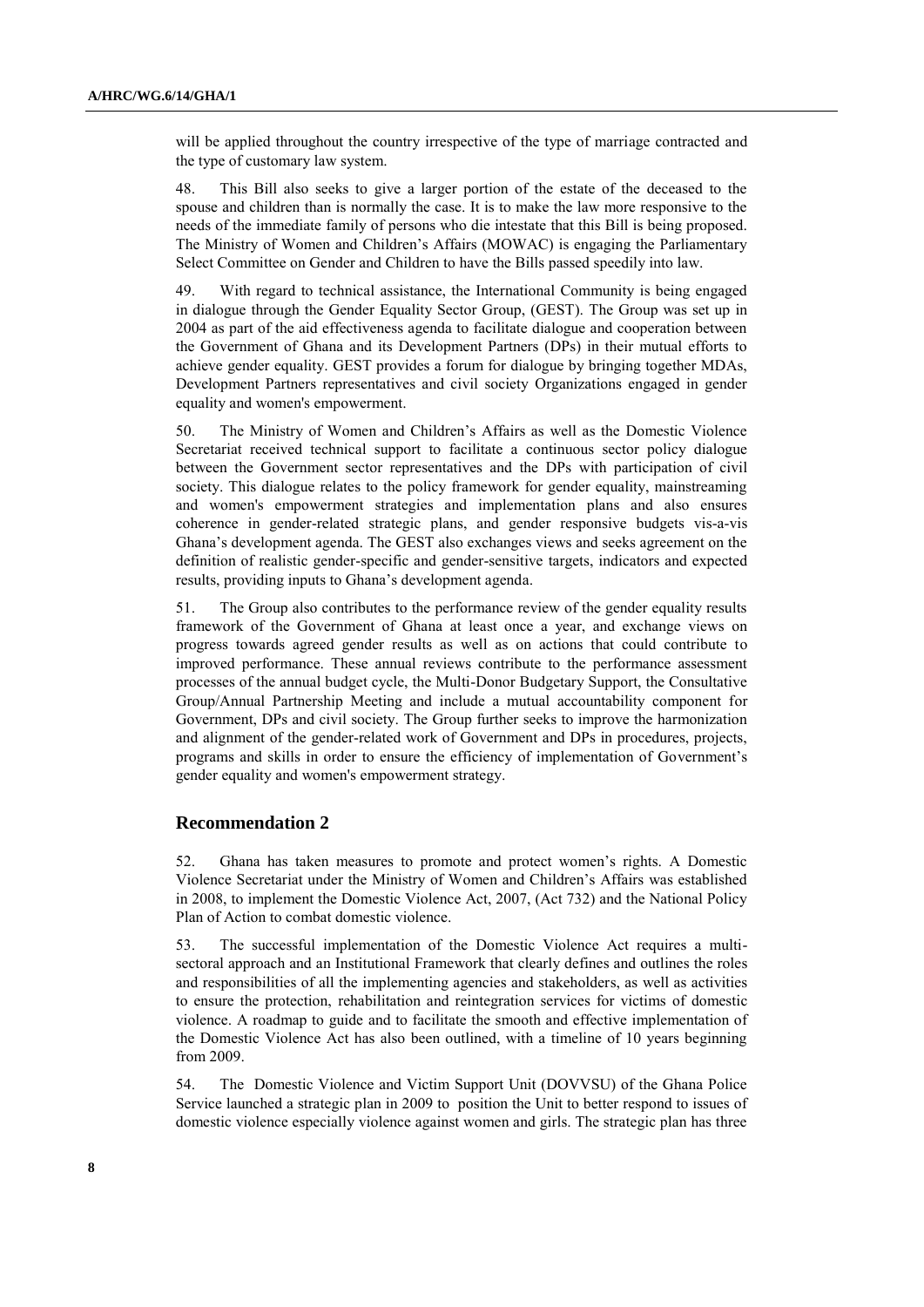broad areas - advocacy, expansion and capacity building. Under the advocacy strategy, DOVVSU regularly runs radio programmes to educate the public on their rights and other gender issues. Additionally, in 2011, in collaboration with UNFPA, DOVVSU organized orientation programmes for security personnel on the response to sexual and gender-based violence, and a sensitization programme for host communities of Ivorian refugees in the Central, Western and Brong Ahafo Regions. DOVVSU also regularly embarks on outreach programmes in schools, churches and market places on gender-based violence, domestic violence and child abuse.

55. As part of its advocacy strategy, the Unit organizes training and retraining programmes for its personnel at all levels to make them more sensitive to domestic violence issues. Since 2008 over 400 officers have gone through such orientation sessions.

56. The Unit has also printed and distributed eleven thousand (11,000) brochures entitled, "The Role of the Police in the Implementation of the Domestic Violence Act, and how to Report any Crime to the Police' to all Police stations throughout the country. Handouts and informational leaflets on domestic violence have been produced and distributed randomly to further increase awareness on the issue of discrimination against women.

57. As part of its expansion strategy, the Unit has since 2008 increased its locations from 75 to 98 thereby increasing access to justice for survivors of domestic violence, while the provision of equipment such as computers, photocopiers, and printers, has gone a long way to improve its data management system. Correspondingly the manpower strength of the Unit has been increased from 350 in 2008 to 554 currently.

58. A Crisis Response Centre (CRC) to serve as a one-stop shop where victims of domestic violence could access services including medical, legal and counseling has been established.

59. To enable DOVVSU carry out its mandate effectively, government provides a monthly subvention to all DOVVSU regional offices. However, there is the need for an increase in the monthly subvention to take care of training of personnel and outreach programmes nationwide for the general public.

## **Recommendation 3**

60. The Government of Ghana is committed to relieving victims of violence from the added burden of paying the costs of their medical examination, in line with the spirit of the Domestic Violence Act. However there are challenges with implementation. Victims who might not have registered under the NHIS usually end up paying for medical care. Also some victims, who have registered under the NHIS, still have to pay laboratory fees as laboratory tests are not covered under the NHIS. The Ministry of Health in conjunction with the Ministry of Women and Children"s Affairs are taking steps to cover the cost of medical care for victims of domestic violence from the Domestic Violence Fund so as to make medical care free for victims of violence.

61. Additionally, the National Secretariat of DOVVSU has partnered with three members of "The Society of Ghana Women Medical and Dental Practitioners" who have volunteered to offer free medical services to survivors of domestic violence since 2011. Also, a team of medical doctors from the Ghana Police Hospital have been assigned by the Police Administration to examine all cases referred from DOVVSU free of charge.

62. The prevalence of sexual and gender based violence in Ghana presents a serious challenge to women"s rights and this is further worsened by a perception that the justice system is slow and ineffective in hearing such cases. Forms of gender-based violence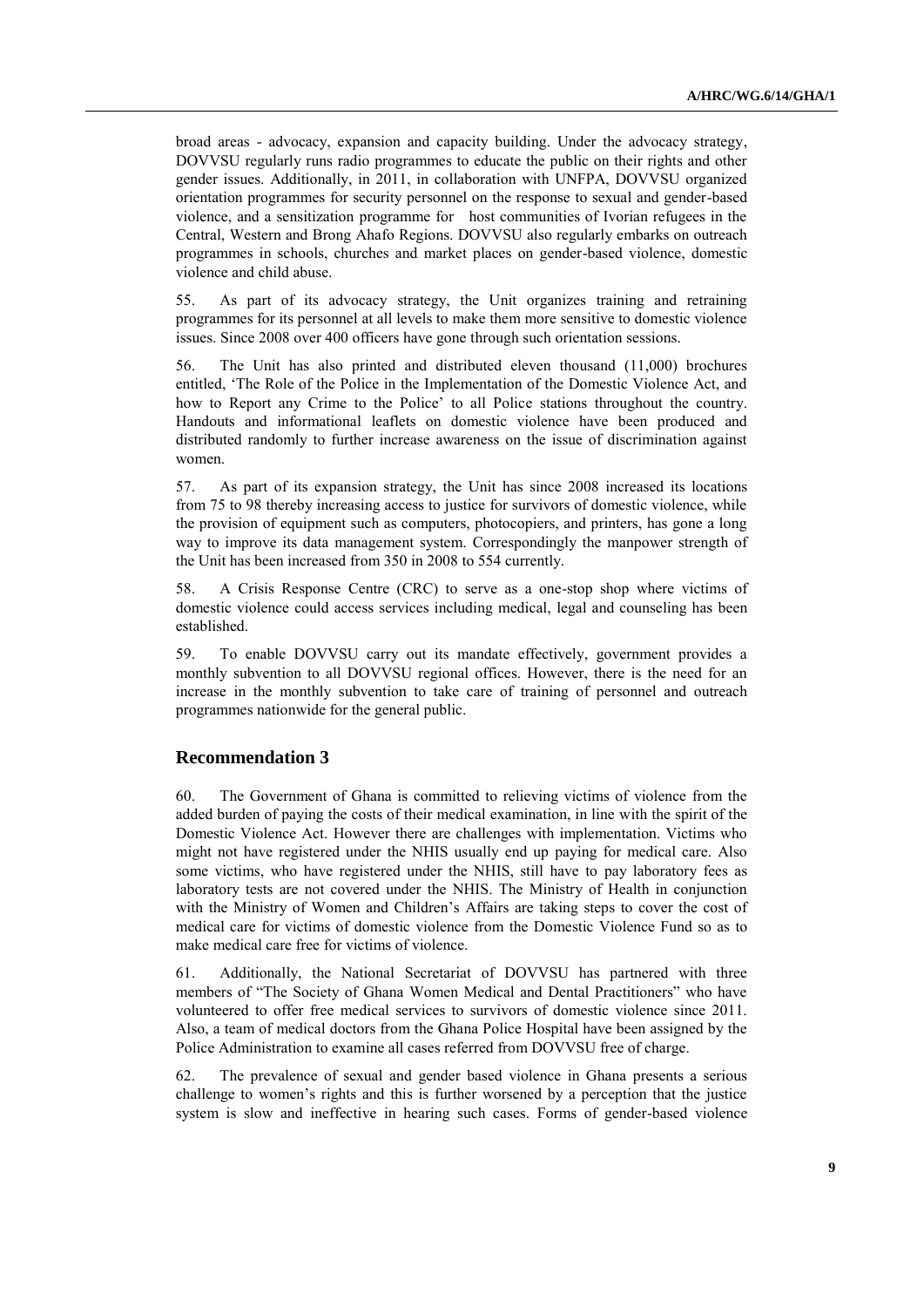include rape, domestic violence, and sexual assault, trafficking of women and girls, female genital mutilation, harassment, and forced marriage. The majority of gender-based violence cases involve women and girls but also affects men and boys, though the latter are most of the time the perpetrators of such acts.

63. Cultural norms have often not treated gender-based violence as a crime, but rather as a "private" family matter. Thus, women and girls usually do not seek help or report the violence when it happens. The Judiciary of Ghana, identifying that perpetration of acts of violence on the basis of gender constituted a breach of fundamental human rights, purposed to improve its activities towards solving the problem. This culminated in the establishment of the Gender-Based Violence Court to efficiently and effectively adjudicate on such cases.

64. Prior to the commencement of the Gender-Based Violence court in January 2009, many victims refused to pursue the prosecution of their perpetrators due to delays in the courts and some dropped their cases for lack of confidence in the process. A comparative research study on the operations of this court and two others is being carried out by the Domestic Violence Secretariat to justify the replication of the Gender-Based Violence Court in other Regions.

## **Recommendation 4**

65. The Ministry of Justice is undertaking a baseline survey, with support from UNDP, to provide quantitative and qualitative information on the current levels of public and user knowledge, attitude, experience and practice of demand access to, and usage of justice services across the system. It would also identify mechanisms for effective justice delivery, identify gaps in access and in capacity to deliver, as well as institutional gaps, and recommend strategies effective delivery of justice. The study would further identify and recommend indicators for monitoring and assessing access to justice by the vulnerable. The findings of this survey will inform priority setting, the nature of interventions and strategies for improving access to affordable, efficient, effective and quality justice delivery in Ghana.

66. A comprehensive training module is being developed by the Ministry of Women and Children"s Affairs for all sectors, to be trained. This will specify their roles and how to handle abused women and children.

67. In 2009, a data management software was developed for DOVVSU to better manage and disaggregate domestic violence data, and training organized for personnel of the Unit to enhance their ability in data collation and reporting. Other training courses have focused on the effective implementation of the Domestic Violence Law, social mobilization to facilitate community involvement, and the sharing of best practices with external Police institutions. Domestic violence issues have been mainstreamed into the police training curriculum and DOVVSU officers are recognized by the Police Service as experts in the area of domestic violence and child-related issues and used as facilitators in these training programmes. DOVVSU offices have become platforms for practical training of students from tertiary institutions, as part of their course requirements in Social Work.

68. With regard to measures taken to minimizing perceived corruption in the Judiciary, the latter, in collaboration with GTZ developed and published for the first time, a code of conduct to provide judges and magistrates and staff with concise but comprehensive standards of behaviour expected of the foremost guardians of legality in our society. By the code, any Judge who goes against the set standards will be punished to serve as deterrent to others.

69. Training programmes in Judicial Case Management have also been held for judges and staff to better manage their cases in court. This has helped to reduce delays in dealing with cases and also helped correct wrong perceptions when cases are adjourned in certain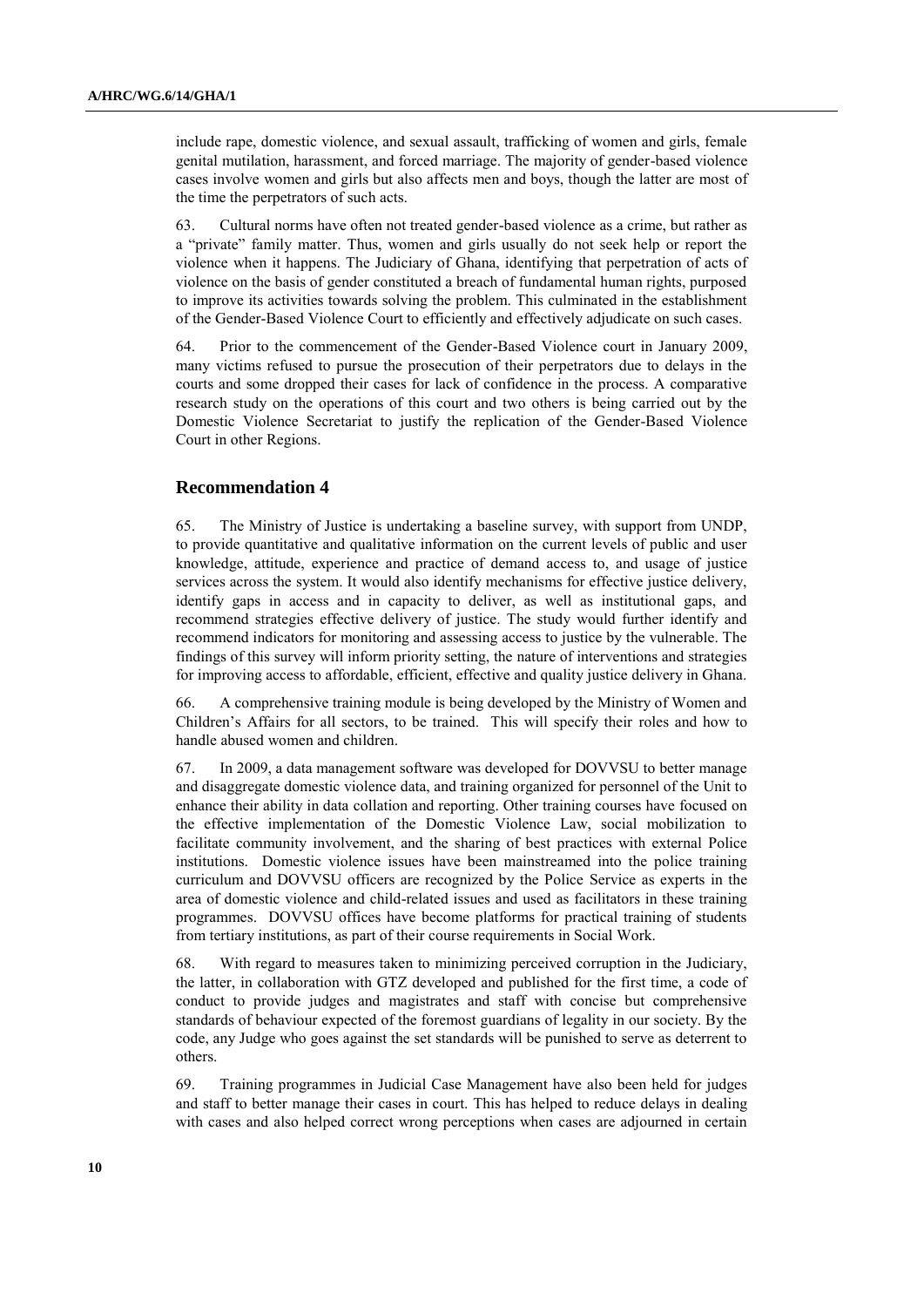circumstances. The training has empowered judges to take full control of their courts, which in effect has improved the confidence of the public in the adjudication process. This is evidenced in the continuous rise in the number of civil cases filed before the various categories of courts.

70. Judges and magistrates have also been trained in ICT and Court Automation and this has helped the judiciary to improve on the speed with which cases are heard and disposed of. In addition, an electronic case distribution system has been developed by which cases are electronically distributed and Judges electronically empanelled. These prevent litigants and other stakeholders from directly dealing with specific judges or courts. The system also fairly distributes cases among judges in the Judiciary thereby reducing backlog of cases.

71. Before Judges are appointed, the Judicial Service conducts thorough background checks not only on the educational profile, but also on the character and social behaviour to ensure that only honest and upright personalities are appointed to this high office.

72. A Complaints Unit has also been established by the Judicial Service to receive petitions and complaints from litigants who feel aggrieved about the conduct of a judge or staff in the handling a case. Such complaints or petitions when received are duly investigated and the perpetrators punished. Before the establishment of the Court Complaints Unit, there was no such avenue for seeking redress if one felt unhappy about the conduct of court officials. This process has empowered the citizenry to demand accountability from all court officials.

73. For the purposes of taking decisions on all serious matters concerning misconduct of Judges an Ethics and Integrity Committee of the Judiciary and staff, chaired by a Supreme Court Judge has been instituted. As the name implies, it defines the general principles of judicial ethics, rules and standards of judicial conduct that a judge or staff must follow whiles fulfilling his official duties as well as while engaged in other activities and even in private life.

#### **Recommendation 5**

74. Ghana"s Criminal Offences Act, 1960 (Act 29) has been amended to make harmful traditional practices like female genital mutilation and "trokosi" an offence. The Ministry of Women and Children"s Affairs has trained some Traditional leaders on the Domestic Violence Act and other legal Instruments such as the Criminal Offences Act, and engages them on how to eradicate negative cultural practices from their communities. The Ministry is also collaborating with some NGOs in the areas where these practices are prevalent to report such cases to the police. One of the NGOs - International Needs has set up schools in the community and quite a number of the Trokosi are in school. The number of Trokosi have also decreased.

#### **Recommendation 6**

75. In 2008 DOVVSU with the support of UNICEF led a multi sectorial group to start a Child Abuse Network to provide a comprehensive, child friendly, sustainable system which prevents and responds to all forms of physical and humiliating abuse of children in Ghana. This initiative was renamed Network Against Child Abuse in 2011. The Network, comprising medical practitioners and legal professionals among others, has instituted an inschool advocacy campaign against child abuse, where students and teachers are provided with information on preventing and responding to child abuse. The Network has also introduced mobile counseling in schools where a group of psychologists and counselors work with school children in outreach programs. The Unit and its collaborators are at a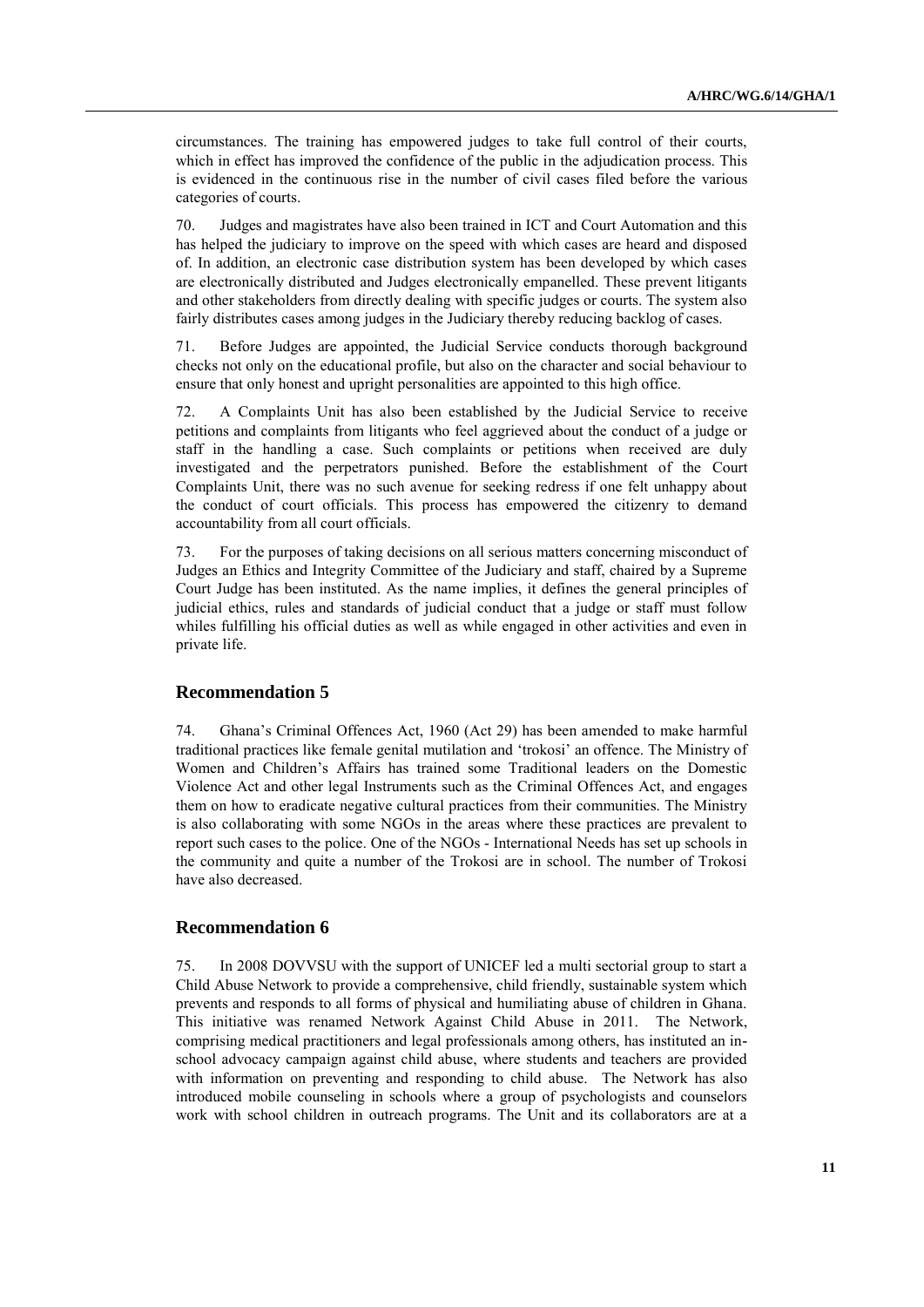final stage of developing a Standard Operating Procedures Manual to facilitate coordination of its activities.

#### **Recommendation 7**

76. Ghana will endeavor to submit the outstanding reports as soon as practicable.

#### **Recommendation 8**

77. Ghana attaches great importance to the work of the Special Rapporteurs and intends to issue standing invitations to the Special Rapporteurs, including the Special Rapporteur on the right to education, to visit Ghana within the context of their mandates. Ghana"s commitment can be seen from the fruitful interactions government representatives and other stakeholders had with the Special Rapporteur on the Right to Health when he visited Ghana from 23 to 30 May, 2011. An invitation to the Special Rapporteur on Contemporary forms of slavery to visit Ghana sometime in 2013 is under consideration.

#### **Recommendation 9**

78. Women"s access to justice has been improved with the setting up of the Gender-Based Violence Court to handle domestic violence cases. Specialized courts have also been set up at the High Courts to deal with human rights cases. The national Legal Aid Programme under the Ministry of Justice continues to provide legal aid for indigent persons including women. Its offices in all the 10 Regions, are used as bases to reach out to people in areas located within the region.

79. CHRAJ continues to provide mediation services for women with regard to support from the fathers of their children, in the settlement of marital disputes as well as property rights at the district and community levels. 77.

80. To enhance women"s awareness of their rights and legal literacy to claim their rights, the National Commission for Civic Education (NCCE) continued to educate people including women on their rights.

81. Civil society organizations also continue to provide legal literacy services especially those dealing with the rights of women. These include FIDA-Ghana, LAWA-Ghana Alumnae Incorporated, Women in Law and Development in Africa, Ghana (WiLDAF-Ghana), African Women Lawyers Association (AWLA) and the Ark Foundation among others. Some of them including LAWA-Ghana and AWLA worked with the Ministry of Justice in improving rights awareness and collating views for the drafting of laws of relevance to women"s human rights. FIDA-Ghana, Legal Resources Centre and the Ark Foundation also operate legal aid clinics around the country, including in rural areas.

#### **Recommendation 10**

82. There has been a steady increase in female enrolment in school which could be attributed to the increased awareness programmes, community mobilization and sensitization at the Basic School level. For example, parents in deprived areas are sensitized on the constraints that impede girls' education and the importance of giving girls secondary and higher education. The inclusion of lessons and activities on education as a human right in school curriculum, the use of fliers, posters, durbars, drama as well as radio and TV discussions have increased children"s awareness of their right to education. The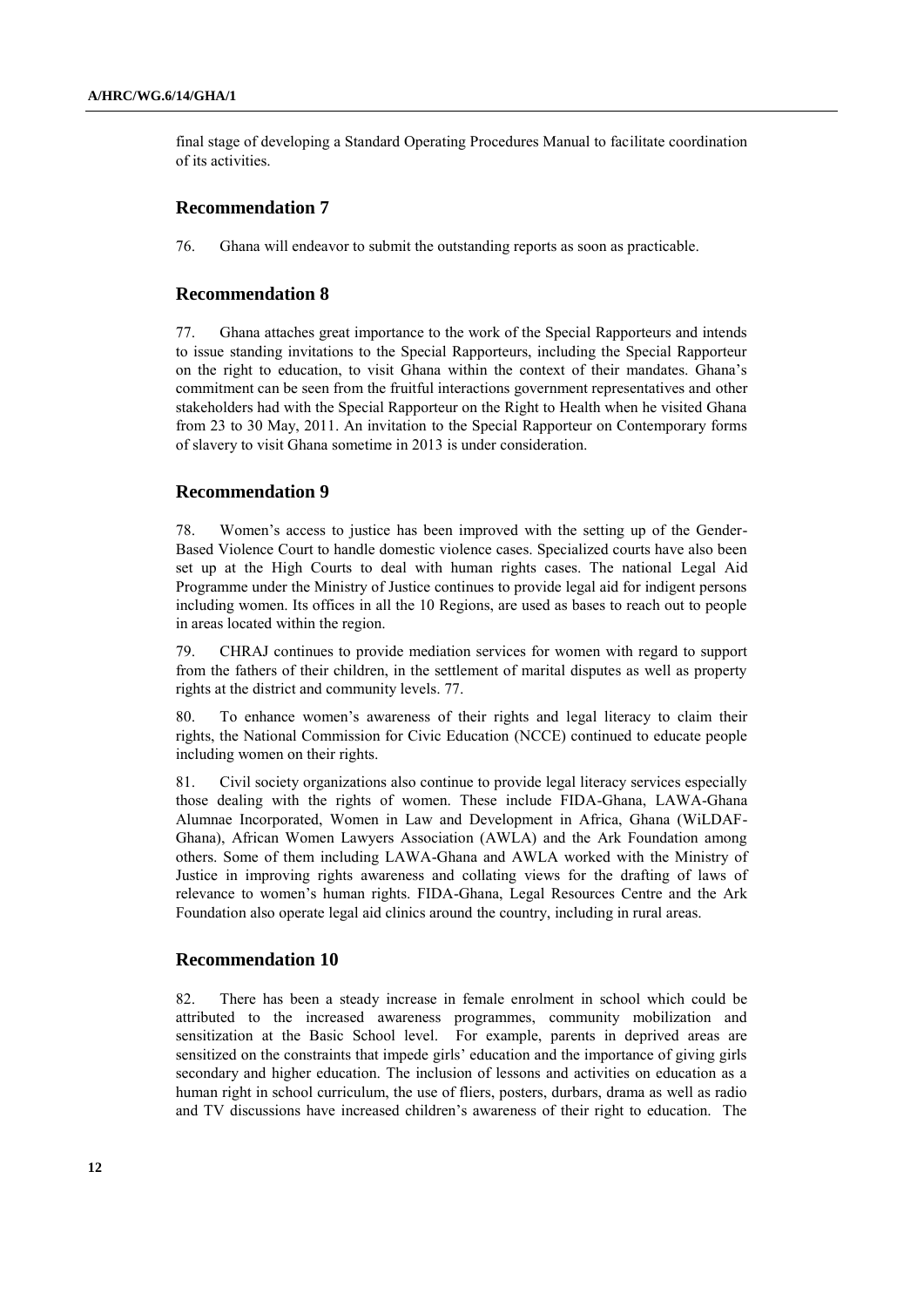result is that many more girls now report to school authorities, education officers or civil society organizations when parents have withdrawn them from school for various reasons and they feel their right to education is denied or threatened. These activities have contributed to raising the self-esteem and aspiration of girls, and also raised retention and transition rates from the Junior High School (JHS) to the Senior High School (SHS), such that in some mixed Senior High Schools, female enrolments are higher than male.

83. Other interventions by government and NGOS to increase enrolment and retention of females in schools to bridge the gender gap include:

- (a) scholarships to needy girls to access secondary education;
- (b) the establishment of more Senior High Schools, to increase access to girls;
- (c) upgrading of selected schools with girls boarding facilities;
- (d) distance education programmes by the public universities;

(e) provisions of food rations for girls, particularly in the northern regions of Ghana;

(f) the introduction of a quota system by the public universities;

(g) bridging programmes in mathematics, science and English for technical institutions to enable students enroll for the Higher National Diploma (HND) programs;

(h) introduction of the "all inclusive education" for the disabled.

84. Other initiatives worth mentioning include the introduction of an "Access Course" which provides candidates who are unable to meet the competitive entry requirement for teacher training college, the opportunity to study for other courses to upgrade themselves for future enrollment in the training college. This initiative has increased the much needed female presence in schools and provided role models and mentors and inspired parents to send their girls to school. The Untrained Teacher Diploma in Basic Education (UTDBE) which gives untrained teachers the opportunity to study while teaching has also favoured a lot of females and is narrowing the gap between trained male and female teachers.

85. There are also efforts aimed at overcoming negative religious attitudes and practices that hinder girls" education. The Muslim Relief Association of Ghana and the Girls Education Unit of the Ghana Education Service for example, have done a lot of advocacy among Muslim Clerics and Traditional Leaders in predominantly Muslim and traditional communities. The result is that some community and religious leaders have changed their perceptions and now encourage the education of girls, leading to increased enrolment and retention of girls in some communities. Laws have also been enacted criminalizing some of these attitudes and practices such as female genital mutilation, Trokosi and forced child marriages.

86. Currently girls constitute 46% of high school enrolment. At the tertiary level there has been an increase from 34.5% in 2005 to 38 % in 2009. The Government remains committed to continue its efforts to increase girls" enrolment further. The challenge, however, is getting people to be committed to upholding this right when it conflicts with their personal priorities. Also, some traditional attitudes still persist because some of the girls believe in them.

87. Challenges however remain. Inadequate academic and physical infrastructure to accommodate more students and the lack of adequate ICT facilities also limit the participation of girls from rural areas. Also, for various reasons, the majority of female students prefer the arts subjects to the sciences. The government acknowledges that the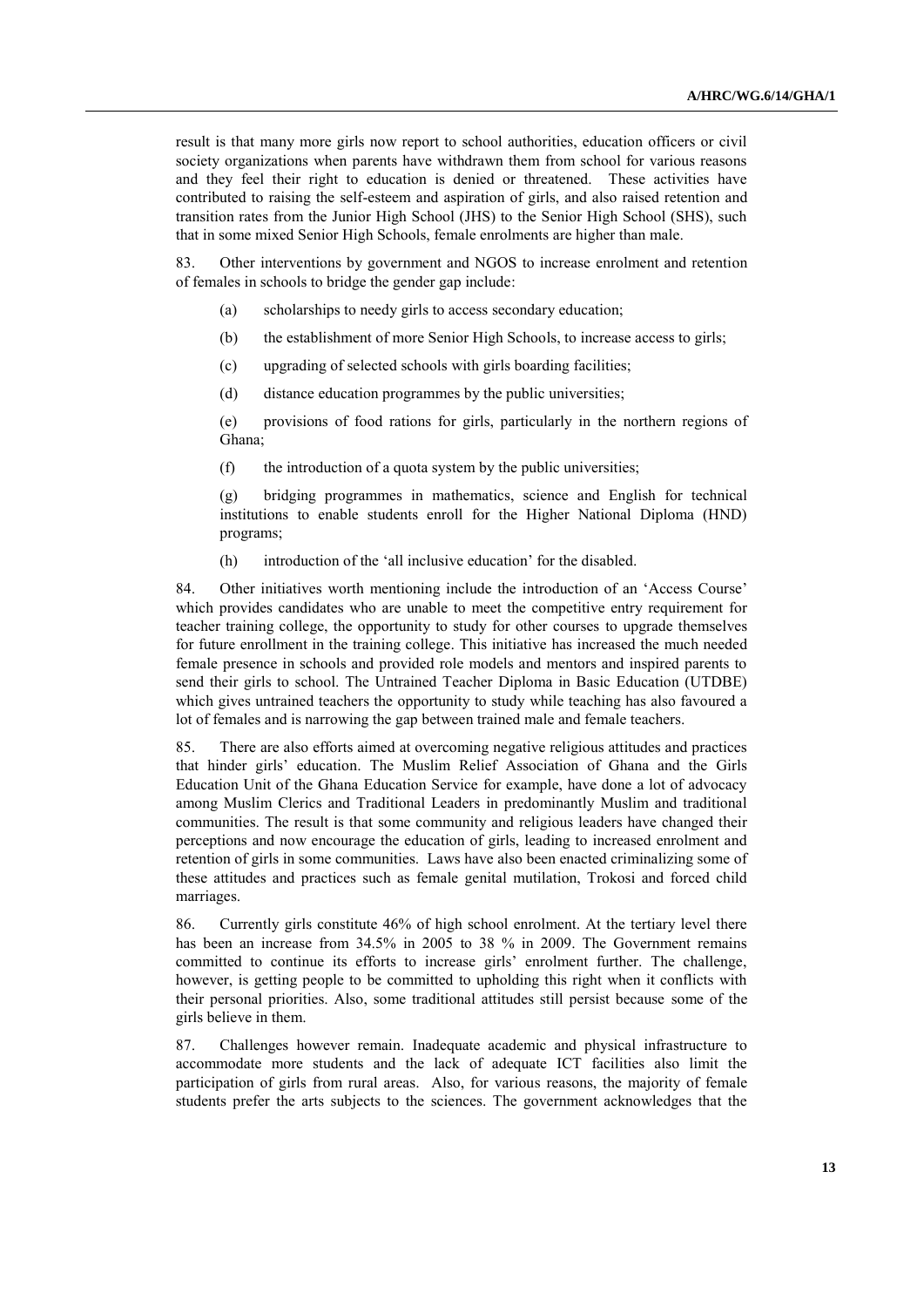provision of science equipment for teaching and learning in schools, right from the primary level, and increased investment in science teachers needs to be given greater attention.

#### **Recommendation 11**

88. Ghana's third five-year HIV strategy – the National HIV & AIDS Strategic Plan (NSP) 2011-2015 – sets targets of reducing new HIV infections by half in the next five years and prioritizes the reduction of HIV-related stigma and discrimination. The NSP also prioritizes the virtual elimination of the mother-to-child transmission of HIV; optimizing, sustaining and scaling up treatment and care for PLWHIV; leveraging treatment as a prevention strategy, and mitigating socio-economic impact of HIV on PLWH and OVC.

89. Furthermore, an Operational Plan 2011-2013, a PMTCT Scale-up Plan (2011-2015), a Strategic Plan for Most-at-Risk Populations (MARPs) and a National HIV & AIDS Technical Support Plan 2011-2013 have been developed to complement the implementation of the NSP 2011-2015. These plans outline interventions to expand coverage and access to HIV services in Ghana.

90. The Ghana AIDS Commission (GAC) continues to work with multiple stakeholders including development partners, key line ministries, departments and agencies, as well as with civil society and international organizations to reach out to the general population and vulnerable groups in Ghana.

91. In 2009, UNAIDS sponsored a legal audit on HIV&AIDS-related laws to ascertain the extent to which the existing laws promote the national response to HIV&AIDS, and how these laws are integrated into the Ghana Judicial system. The findings of the Legal Audit have been disseminated to key stakeholders in Ghana and it recommends to national institutions to protect human rights within the public, health, justice systems and sociocultural settings.

92. There is a focus also on mitigating the negative impact of stigma and discrimination through public education and various campaigns on HIV, high risk behaviours and exposure to risk and vulnerability. The Ghana Aids Commission's Heart-to-Heart' campaign launched in 2011 during the World Aids Day celebration uses HIV positive volunteers as 'Ambassadors' to drive the campaign to reduce stigma and discrimination. The over-arching objective of the campaign is to deepen the knowledge of Ghanaians on issues pertaining to HIV, in order to stimulate acceptable attitudes towards PLWHIV. It is anticipated that by using PLWH in this campaign, messages will be better received, that it will heighten the personal risk perception of people to take steps to avoid getting infected. It is also expected that the campaign will promote the use of HIV services in the country.

93. Furthermore, the GAC is collaborating with CHRAJ, the Ghana Police Service and the Human Rights Advocacy Centre to strengthen the national ability to manage stigma and discrimination against PLWH and key populations. The partnership will involve the development and set up of a system to track cases of human rights abuses in relation to HIV and AIDS, and education on fundamental rights of vulnerable populations such as PLWHIV.

94. With regard to the issue of Mother-to-Child Transmission, (MTCT), progress has been made since 2008 in increasing the coverage of PMTCT services: there is currently, at least one PMTCT site in each district of the country. The NSP 2011-2015 has set the target of reducing the MTCT rate in Ghana estimated at 30% in 2010 (based on EPP modeling), to less than 5% by 2015. This requires the scaling up of PMTCT services, and the establishment of 1,842 new PMTCT sites as envisaged by the NSP 2011-2015 to meet the increased demand for the services.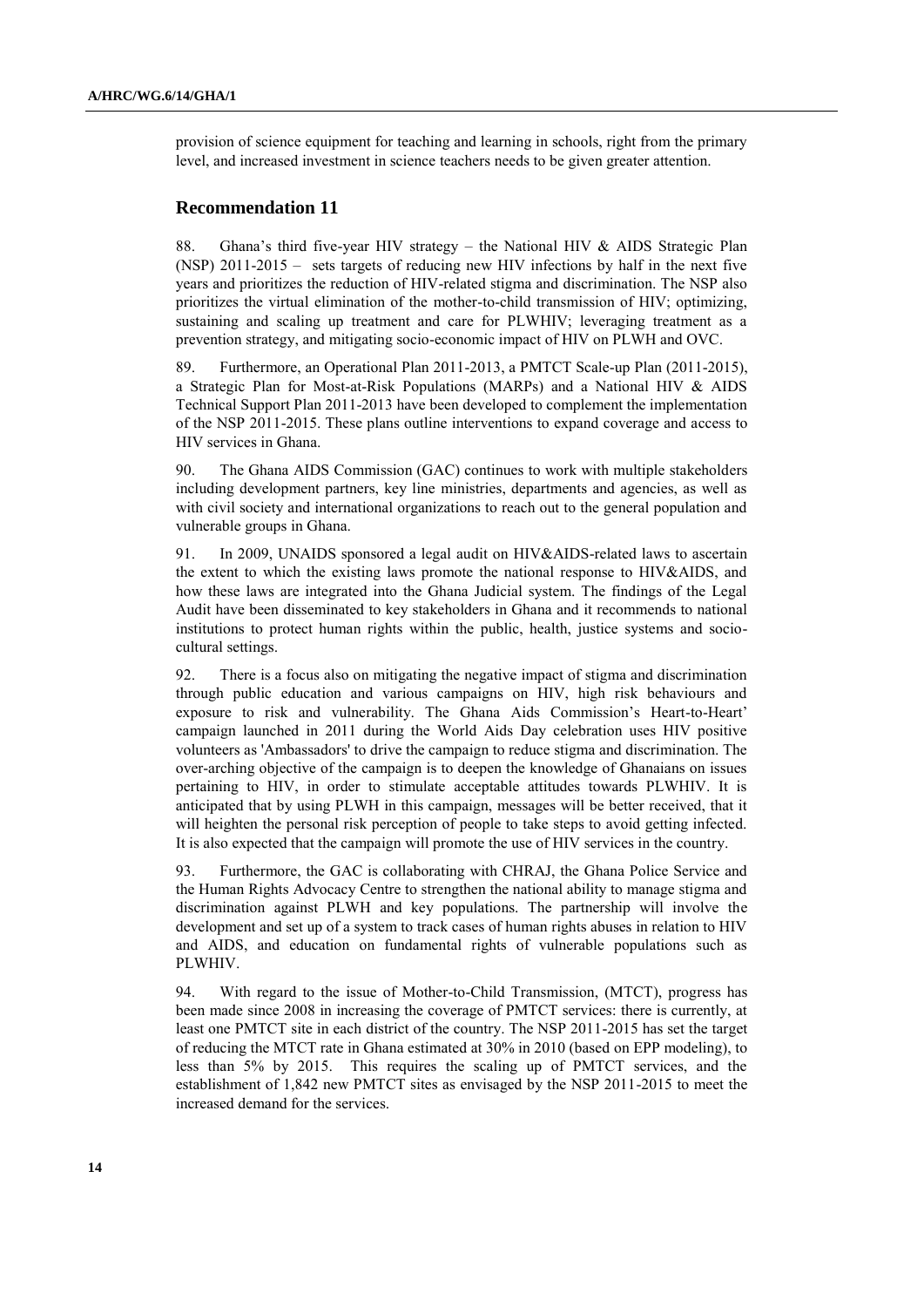95. In addition, a standardized package of PMTCT services to help reduce MTCT in Ghana has been identified. It comprises HIV testing and counseling, counseling and support in family planning, maternal nutrition, infant and young child feeding, ART eligibility assessment and provision of ARVs for PMTCT, ARV prophylaxis for exposed infants, cotrimoxazole for mothers and babies; and early infant diagnosis of HIV.

96. The number of HIV-positive pregnant women on ARV prophylaxis has increased. In 2008, a total of 257,466 pregnant women tested for HIV of which 6,021 tested positive and 4,991 provided with ARV prophylaxis. By 2011, 627,180 had been tested of which 15,763 tested positive and 8,057 provided with ARV prophylaxis.

97. Similarly, progress has been made in the provision of HIV testing and counseling (HTC) services to the general population, as well as for pregnant women. HTC for pregnant women is provided through the community-based Health Planning and Services (CHPS). A total of 1,151,034 persons tested for HIV in 2011, (from 467,935 in 2008); with 329 sites providing this service.

98. Finally, Ghana has made progress in providing treatment for PLWH. By the end of 2011, a total of 160 service delivery points were providing ART to a total of 65,087 PLWH as compared to 138 sites that were providing treatment to 33,745 PLWH in 2009.

99. A major challenge to HIV and AIDS management in Ghana concerns inadequate levels of funding both from domestic and international sources. With adequate funding, the user fee of  $GH\phi$ 5 per month for ART which remains a barrier to access to ARV therapy by some PLWH, could be abolished.

## **Recommendation 12**

100. The Convention on the Rights of Persons with Disabilities was ratified by Parliament on 13<sup>th</sup> March 2012.

## **Recommendation 13**

101. Government is committed to ratify the OPCAT in the shortest possible time. The necessary processes have been initiated to have it laid before Parliament for ratification.

## **Recommendation 14**

102. The Government of Ghana will continue in its endeavor to improve economic, social and cultural rights in the country.

## **Recommendation 15**

103. To further combat corruption in the public sector, a work plan which will pave the way for the execution of an anti-corruption project has been prepared. The work plan is intended to improve and strengthen the anti-corruption regime in the country. To that end, the Ministry of Justice has initiated the process for the passing by Parliament of the following:

(a) Criminal Offences (Procedure) (Amendment) Bill to introduce plea bargaining.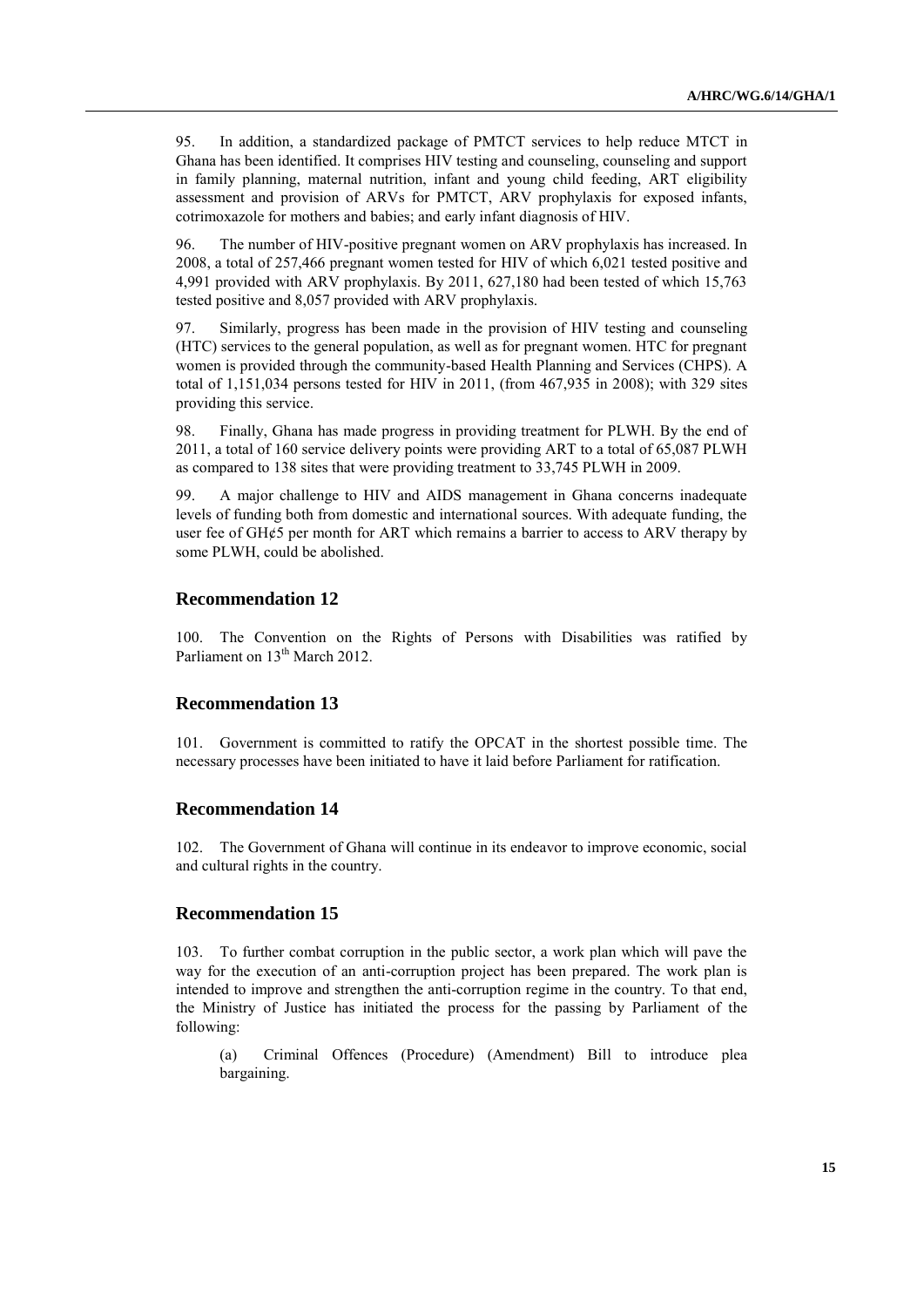(b) The Economic and Organized Crime Act which transformed the Serious Fraud Office into the Economic and Organized Crime Office, (EOCO) and provides comprehensively for confiscation of proceeds of crime.

(c) The Mutual Legal Assistance Act 2010 (Act 807) has been passed. The purpose of the Act is to provide for international mutual legal assistance in respect of a broad spectrum of criminal matters. Apart from the need for legislation to facilitate co-operation for the prosecution of offenders across borders, the Act will make it possible for offenders to be prosecuted and help eliminate or reduce offences with a cross-border dimension such as terrorism, war crimes, human trafficking and people smuggling to mention a few. The Act will complement recently developed legislation in respect of anti-terrorism, anti-money laundering and corruption. The Act is also intended to give substance to the constitutional requirement of article 73 which requires the Government of Ghana to conduct its international affairs in consonance with the accepted principles of public international law and diplomacy in a manner consistent with the national interest of Ghana. Thus the Act seeks to guarantee mutual legal assistance on the basis of a reciprocal agreement between Ghana and a foreign state or a foreign entity which includes international criminal tribunals and organizations. The latitude of its application provides the desired impetus for Government to honor its treaty obligations regarding international criminal matters.

(d) The Public Officers (Code of Conduct) Bill which will regulate the conduct of public officers in the course of their employment. This Bill seeks to give effect to Chapter 24 of the Constitution which relates to the code of conduct for public officers and domesticates the United Nations Convention against Corruption, and the African Union Convention on Combating Corruption. The Bill is before Parliament.

(e) An anti-corruption manual has also been published, and it serves as an educational tool to create awareness about corruption. The manual was officially launched on  $1<sup>st</sup>$  June, 2009.

(f) The Whistleblower (Amendment) Bill to broaden the scope of the law and plug loopholes in the Whistleblower Act, 2006 (Act 720) is also before Parliament.

104. Other initiatives include the development by CHRAJ, of a National Anti-Corruption Action Plan (NACAP) that aims to offer a more holistic and concerted approach to combat corruption in Ghana. The NACAP has been presented to Government and to Parliament for adoption as a national action plan.

105. The Commission has also intensified public education to raise awareness of the evils of corruption, through community outreaches, and educational programmes for basic and secondary schools, and the print and electronic media organisations. It has also produced and circulated a combined version of the Guidelines on Conflict of Interest and Code of Conduct for public officers, and training public officers and Members of Parliament on the code of conduct.

#### **Recommendation 16**

106. At Ghana"s peer review under the Africa Peer Review Mechanism (APRM) in January 2006 in Khartoum, Sudan, key challenges in the areas of State capacity to execute its programmes and projects, gender inequalities, corruption, decentralization, land issues, chieftaincy, unemployment and external dependency were identified. To address those challenges, a National Program of Action (NPoA) was drawn up which was mapped onto the country"s Growth and Poverty Reduction Strategy (GPRS II) and the Ghana Shared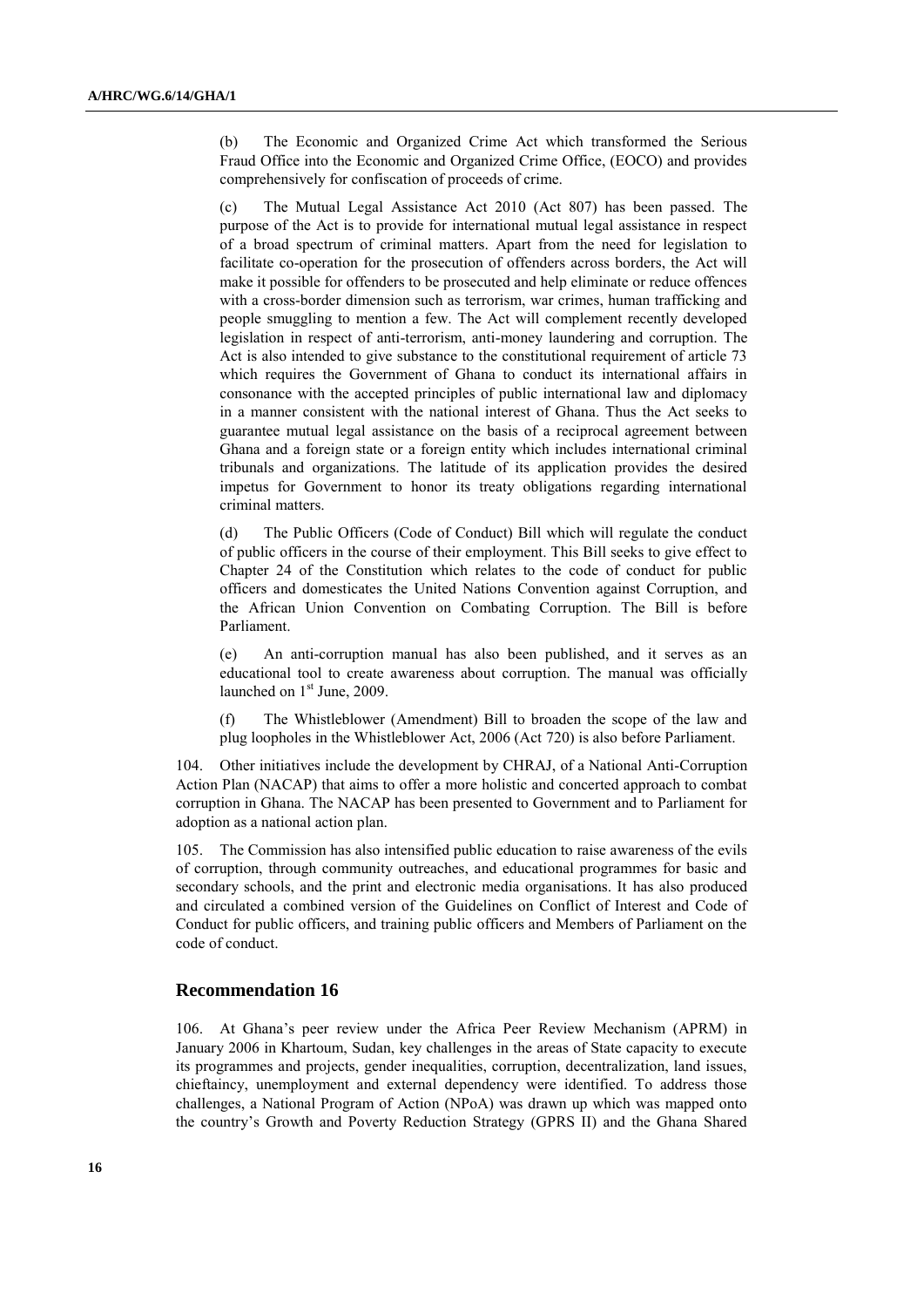Growth and Development Agenda (GSGDA) to ensure synergies and effective implementation. Efforts to address the challenges, within the context of Ghana"s economic development and political stability have provided opportunities for the country to share its experiences, both at the sub-regional and continental levels. Currently Ghana is preparing to submit to a second review.

The National Reconciliation Commission was set up with a mandate to seek and promote national reconciliation among the people of Ghana, by recommending appropriate redress for persons who had suffered any injury, hurt, damage, grievance or who had in any other manner been adversely affected by abuses and violations of their human rights, relating to killings, abductions, disappearances, detentions, torture, ill-treatment and seizure of properties arising from activities or in activities of public institutions and persons holding public office during periods of unconstitutional government.

108. On the basis of written or oral submissions received by the Commission from across the country and Ghanaians abroad, victims and perpetrators were brought together for reconciliation, in public. Upon the recommendations of the Commission, monetary compensation was paid to some victims while others had their properties returned to them. The work of the Commission not only helped to promote healing and achieve national reconciliation, but it established a historical record of violations and abuses of human rights, to help the country prevent or avoid the repetition of such violations and abuses in the country in future, and foster a culture of respect for fundamental human rights and freedoms. The National Reconciliation Commission has wound up having completed its work. From the experience gained, some members of the Commission are assisting in the reconciliation process in Liberia, in an advisory capacity.

#### **Recommendation 17**

109. The Police Intelligence and Professional Standards Bureau receive and investigate cases originating from all parts of the country against police brutality and violation of human rights From 2009 to early 2012, 222 cases were investigated and the defaulting officers were made to face a Service enquiry. Those found culpable were punished by dismissal, reduction in rank, withholding of promotion or increment. Officers who are found criminally liable are prosecuted in court. The Bureau also visits police stations to check on prisoners in custody to forestall over-detention, as well to exhort the personnel to eschew brutality against detainees. be abreast with contemporary Police practice on the enforcement of International Human Rights Standards and the monitoring of crimes and criminals, In addition, the Police Service, through workshops and other training programmes, keeps its officers abreast with contemporary Police practice on the enforcement of international human rights standards and other issues.

#### **Recommendation 18**

110. Ghana"s constitutional provisions relating to citizenship of foreign spouses appears to be more favourable to women than the provisions of CEDAW. Therefore the recommendation may need further clarification to facilitate a more appropriate response.

#### **Recommendation 19**

111. The Government of Ghana intends to set up an inter-ministerial implementation Committee to oversee the implementation of the UPR process, and would ensure to integrate a gender perspective in the process.